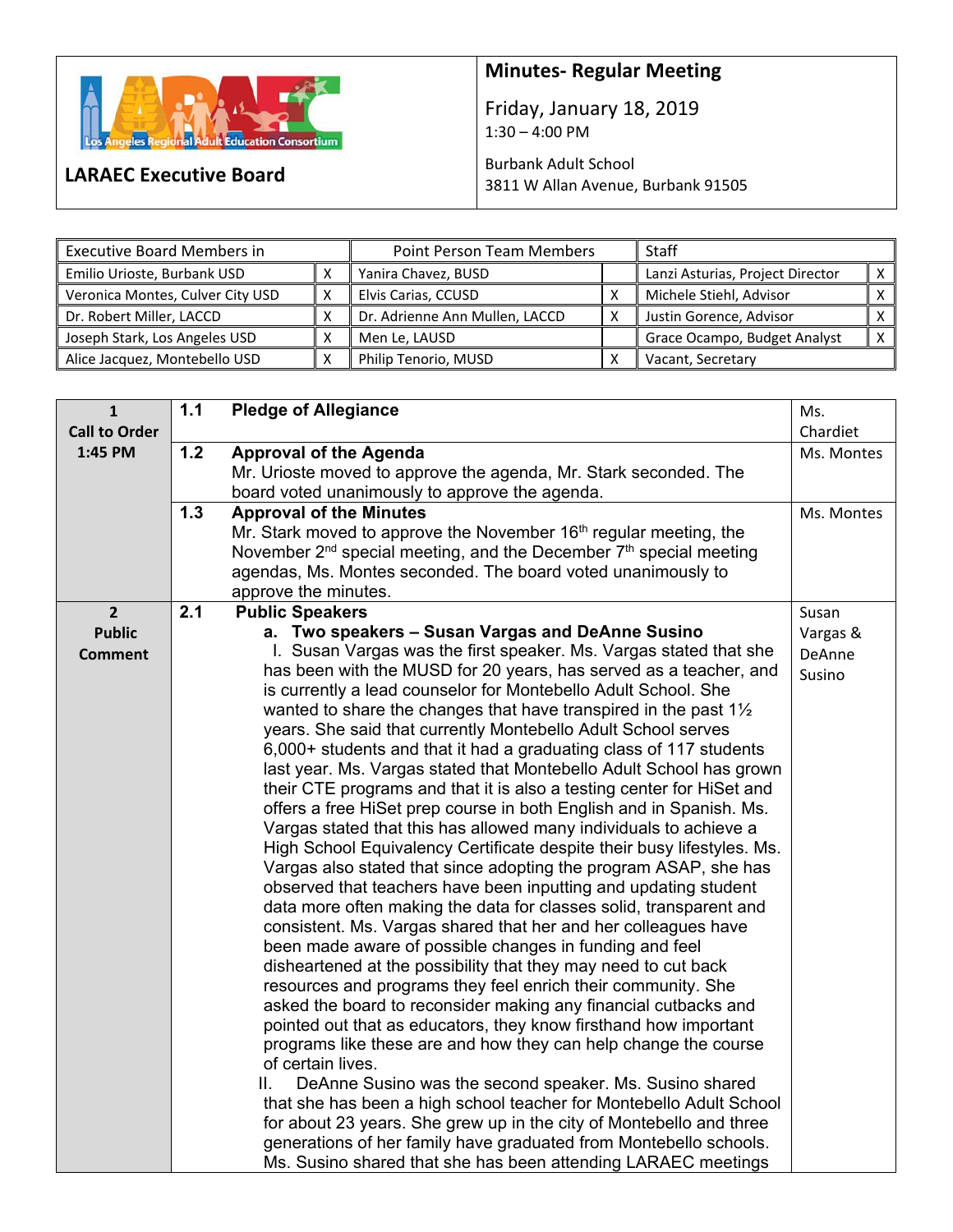|                | since their inception and has witnessed the changes that have been                                                                              |            |
|----------------|-------------------------------------------------------------------------------------------------------------------------------------------------|------------|
|                | made. She stated that she is aware of the potential five district                                                                               |            |
|                | members currently have to work together and pave the way for their                                                                              |            |
|                | continued growth. Ms. Susino sighted the GradPoint online course                                                                                |            |
|                | program (piloted last year and currently up and running) as an                                                                                  |            |
|                | example of the growth that needs to continue. Ms. Susino stated                                                                                 |            |
|                | that when students learn about this digital option, they are more                                                                               |            |
|                | motivated and excited to attend class every day and complete their                                                                              |            |
|                | courses sooner and with better grades. She stated that dynamic                                                                                  |            |
|                | programs such as these must continue to be offered and that they                                                                                |            |
|                | need the funding to do so. Ms. Susino also spoke about their third                                                                              |            |
|                | annual CTE fair which Justin Gorence and Michele Stiehl attended.                                                                               |            |
|                | She said that approximately 200 K12 high school students who did                                                                                |            |
|                | not know anything about Adult Ed were bused to the fair and were                                                                                |            |
|                | able to see what they have to offer. She shared that they had                                                                                   |            |
|                | community college and university representatives, immigration<br>information, a voter registration table, and that Slawson                      |            |
|                | Occupational Center had joined them for the third year providing                                                                                |            |
|                | demonstrations of their electrician program. Ms. Susino shared that                                                                             |            |
|                | over the past several years they have taken approximately 250                                                                                   |            |
|                | students on tours of LAUSD Slawson Occupational Center and LA                                                                                   |            |
|                | Trade Tech. She said that several of her former students who                                                                                    |            |
|                | graduated last year are currently in CTE programs at Slawson                                                                                    |            |
|                | Center and that she wants to continue offering these trips and needs                                                                            |            |
|                | the funding to do so. Ms. Susino stated that the executive board will                                                                           |            |
|                | soon decide on a funding formula that will affect them all. She asked                                                                           |            |
|                | that they consider that Montebello serves 22 sites that need repair                                                                             |            |
|                | and technology improvements. She said that programs are growing                                                                                 |            |
|                | and thriving and that they are building on this momentum as they                                                                                |            |
|                | plan for the future. Ms. Susino said that her digital lab has grown so                                                                          |            |
|                | much that she now runs the program in two separate classrooms                                                                                   |            |
|                | simultaneously. She said that she runs back and forth between the                                                                               |            |
|                | two classrooms and that if a student needs help, she has them text                                                                              |            |
|                | her. Ms. Susino said that funding is needed to meet this demand.<br>She stated that the function of LARAEC should be to help each               |            |
|                | other, support each other and have each other's back. Ms. Susino                                                                                |            |
|                | asked that LARAEC have their backs as they continue building on                                                                                 |            |
|                | their strengths. She invited them to come to their campus and meet                                                                              |            |
|                | their students and staff and see who they are and what they do.                                                                                 |            |
| 3              | 3.1<br><b>Innovation and Best Practices</b>                                                                                                     | Dr. Doug   |
| Program        | a. LACCD: Strengthening Working Families                                                                                                        | Marriott & |
| <b>Updates</b> | I. Mr. Marriott shared that Strengthening Working Families came                                                                                 | Director   |
|                | out of the work of their president who saw that LAVC was the only                                                                               | Marni      |
|                | community college campus that had a family resource center and                                                                                  | Roosevelt  |
|                | unique workforce trainings in the state of CA. It started with a grant<br>that they are now institutionalizing through Adult Ed non-credit. Mr. |            |
|                | Marriott shared that they embedded a licensed marriage/family                                                                                   |            |
|                | therapist into the training because they found that many of the                                                                                 |            |
|                | challenges that arose came from Maslow's hierarchy of needs. He                                                                                 |            |
|                | said they found that often their staff was not trained to address                                                                               |            |
|                | these needs. This therapist now speaks at all academies about said                                                                              |            |
|                | needs, relationships, stress, families, and pressures that students                                                                             |            |
|                | may face. This gives students the language and comfort level to talk                                                                            |            |
|                | about what they may be experiencing. Mr. Marriott said that they                                                                                |            |
|                | found that when these needs are addressed, education goals are<br>more attainable as well as meaningful employment. He stated that              |            |
|                |                                                                                                                                                 |            |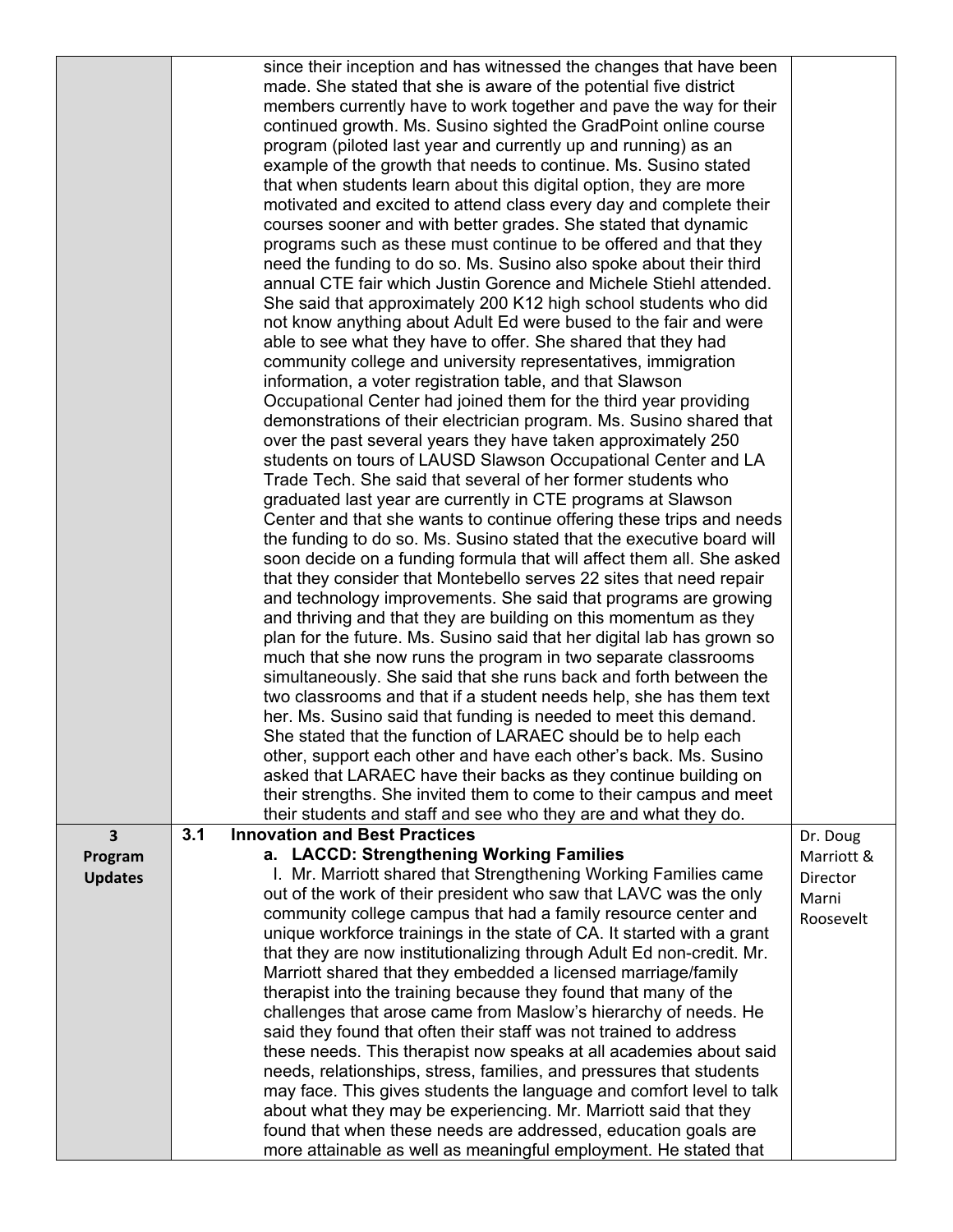we need to think about serving populations in greater need (e.g. homeless students, students with small children) and that this entails more than just course work. Mr. Marriott feel this group needs a warm hand off once they have completed a training.

II. Mr. Marriott spoke about the trainings LAVC offers and that he found that a short 3-week training program promising a job interview was more realistic for individuals who might be dislocated workers or who are unemployed (vs. a 1+ year program requiring a certain number of units). He also mentioned other trainings LAVC offers including: Nurse Academy (5 weeks), Transportation Academy (which has trained over 1600 bus operators for METRO), Nurse Academy (5 weeks), Manufacturing Academy which works with the San Fernando NTMA Chapter (6 weeks; employers interview graduates after completion and there is a 90% placement), Biotech Academy, and Human Resources Assistant Academy.

III. Ms. Roosevelt noted that nationally, 30% of college students have small children (LAVC's percentage is 29%). She stated that they have observed that students who are parents just seemed overwhelmed and that it not only had to do with child care but also with the daily logistics involved with being a parent. Ms. Roosevelt said that addressing these needs also means that their program has grown and has reached out to the community. She mentioned that they never turn anyone away who is in need even if they are not a student because they hope that they will eventually take a non-credit class and transition into the college. Ms. Roosevelt also noted that they loosely define what a parent is or who may need family support because they have found that sometimes students are helping to raise a child or may be caring for elderly parents. Ms. Roosevelt also stated that currently they refer out for social services but that the dream is to one day have them available on campus. She said that they just received funding to hire a social worker and that this person will work closely and individually with everyone that expresses a need and begin collecting data from surveys.

IV. Funding – All grant funded.

V. Data – (slide provided). Ms. Roosevelt stated that it is currently difficult to gather data because this group is inconsistent (they come, and they go). Ms. Roosevelt noted some some of their resources: (1) Office of Institutional Research, (2) Institute for Women's Policy Research, (3) Endicott College, and (4) intake forms (also need for funding).

VI. Program Resources: social services, holistic needs, food pantry, food/security, housing/security, helping hands (free baby/children clothes), study lounge, child care center, after school child care, human services academy, tool kit on their website to help

## other campuses get started with offering similar services. **3.2 LARAEC Office Updates a. Status Report on LARAEC's 2018-19 Annual Plan**  I. Ms. Stiehl provided a status report on various consortium and LARAEC office projects in pie chart and spreadsheet form (pg.29). She explained each stage of completion being presented and noted that the information included notes on what still needs to be done. II. Mr. Gorence then went through some of the 2018-19 annual plan, noting specific examples and their stages. He also spoke a bit about items they'd like to measure with surveys. There was some Justin Gorence & Michele Stiehl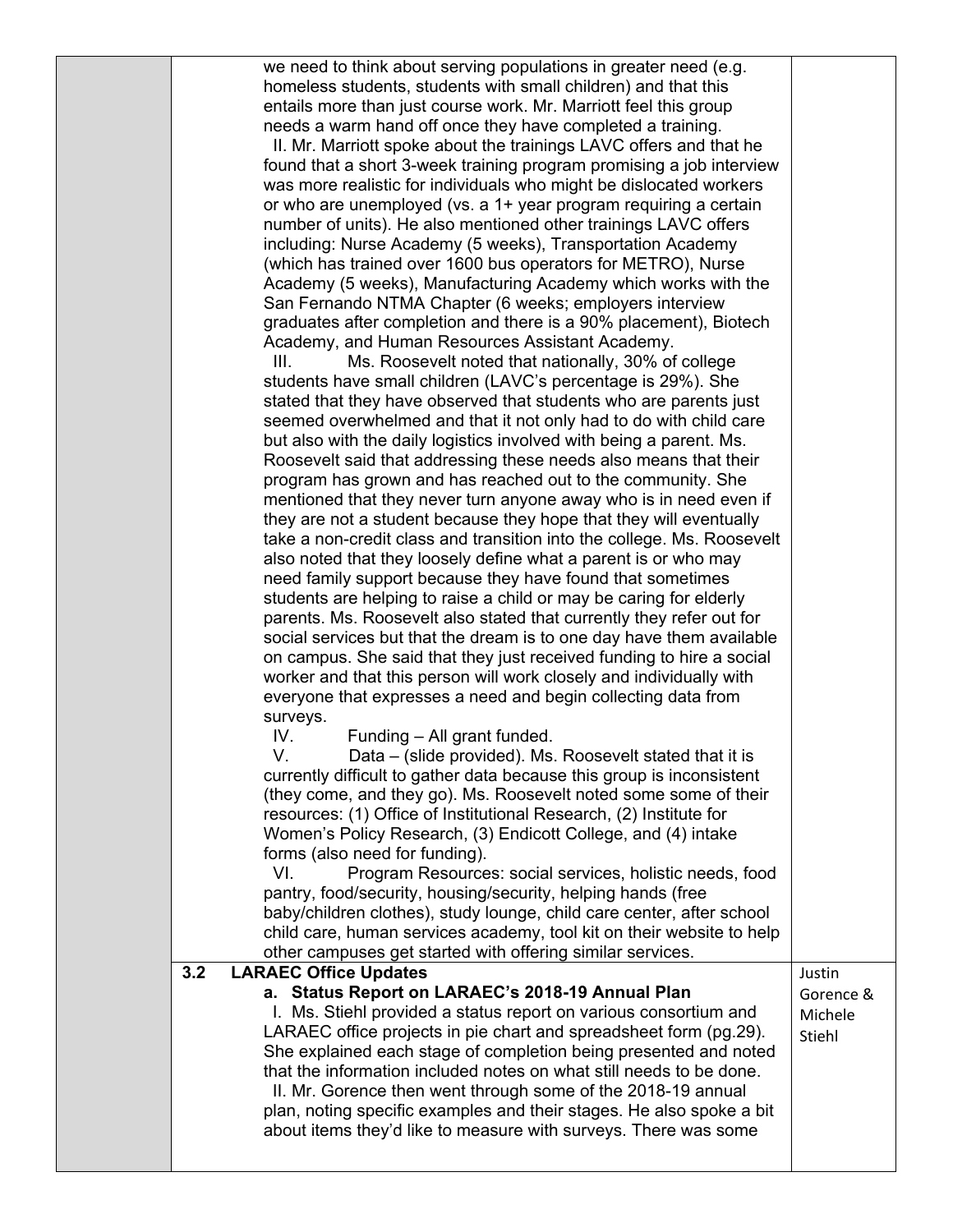confusion regarding color codes in the visuals provided and Ms. Stiehl gave a clarification.

## **b. Status Report on Marketing Plan**

I. Ms. Stiehl next gave an update on their Marketing Plan and noted it was an initial plan. She stated that they have taken baby steps towards researching some marketing options the board had asked them to look into (i.e. bus ads, radio/print ads). Ms. Stiehl shared that they are currently very much in conference mode and haven't gotten too far on other projects. She said that items currently in progress, or nearly done, are items specifically related to the conference such as the innovation awards, nomination forms, setting up e-conference, working on the website and, creating social media links. She noted they'd like to promote the last two things during the conference. Ms. Stiehl also shared that the LARAEC road show is currently in the beginning stages as well. She said that this would help promote LARAEC and the programs in all five-member districts.

II. Mr. Gorence next pointed to a specific pie chart and noted that it was related to the Governance Research that had been presented months ago. He said they are still putting finishing touches on that and are following up to vet the research, conduct follow up conversations, and fact check. He said they are looking forward to presenting the research at the CCAA conference.

III. Ms. Stiehl shared that they had also added other projects and their initial review of their 3-year plan in the spreadsheet section as they felt these were important.

IV. Ms. Montes asked what they can do as an executive board to support them and help move items along. Mr. Asturias stepped in and said that it would be tremendously helpful if they would be able to focus on one or two projects at a time. He said that prioritizing projects would help create efficiency. Mr. Asturias also shared that it was an eye-opening experience to look at the items in the format presented. He asked that the board help them improve the format by offering suggestions if they had them. Mr. Stark asked how they can provide guidance to help them strike a balance. He noted that they have a lot on their plate and that they should look at areas that may require more resources. Mr. Stark added that at some point they may need to have a realistic conversation and determine what can be accomplished and what areas may require more help. Ms. Montes added that tasks that should be prioritized are those that facilitate collaboration among all or most of the board members.

V. Ms. Jacquez suggested a summit as a possible way the board can meet, prioritize items and identify the hot topics. She noted that when staff give presentations, the board gives suggestions but does not really guide them. Mr. Stark responded saying he liked the thinking behind that and liked what his colleagues had shared and also asked the staff to think about what is going to work for them. He wondered what they see as the mechanisms, processes, or structures that should be considered. Mr. Stark also said that their annual review can also be an opportunity for the board to identify which projects take priority and to be more realistic with timelines. Mr. Asturias shared that they have indeed identified a number of issues they would like to share with the board and that some projects do require additional resources. He noted that although the staff is fearless and are willing to take on any task, there are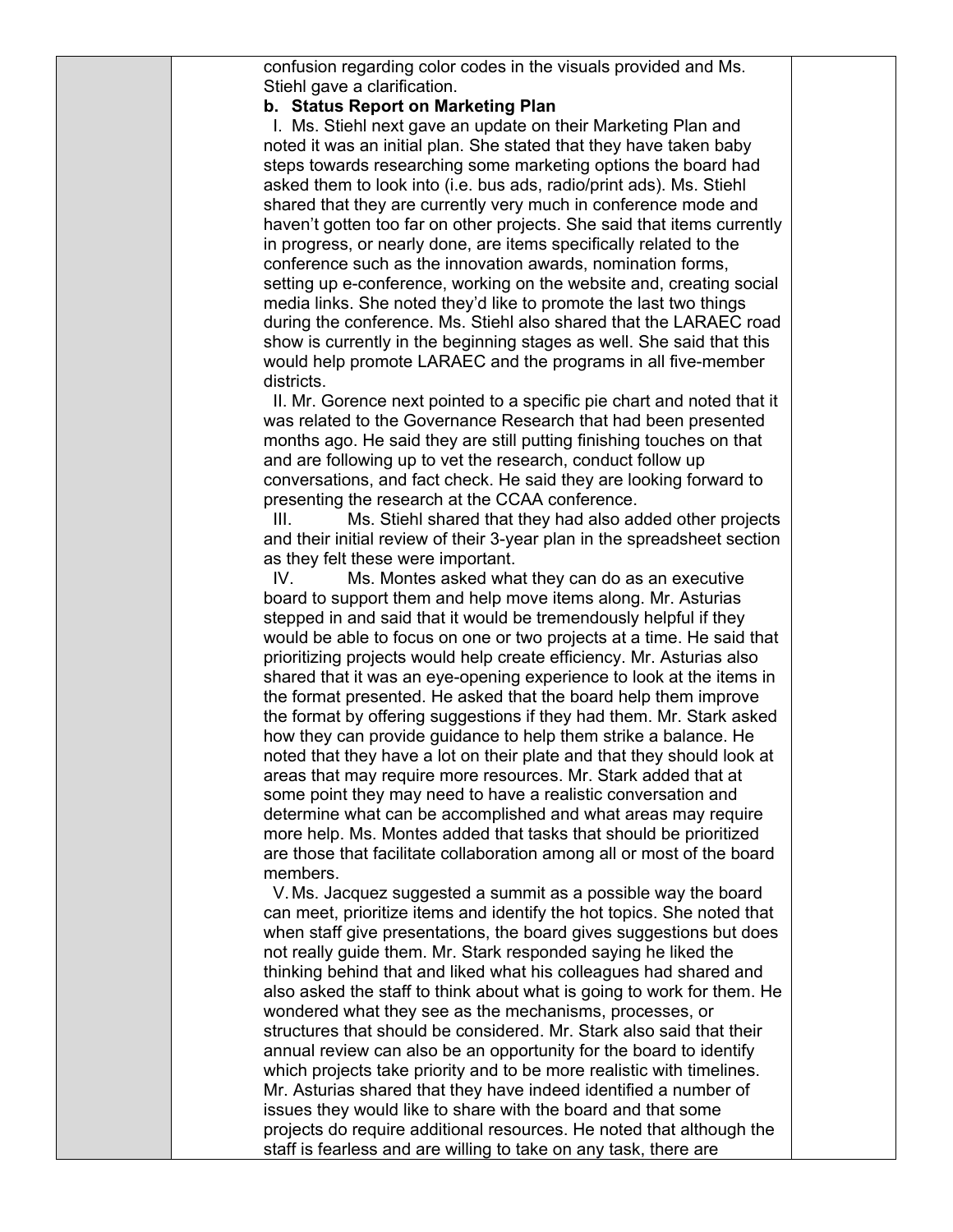|     | projects that require specialized types of resources and expertise                                                                                                                                                                                                                                                                                                                                                                                                                                                                                                                                                                                                                                                                                                                                                                                                                                                                                                                                                                                                                                                                                                                                                                                                                                                                                                                                                                                                                                                                                                                                                                                                                                                                                                                                                                                                                                                                                                                                                                                                                                                                                                                                                                                                                                                                                                                                                                                                    |                 |
|-----|-----------------------------------------------------------------------------------------------------------------------------------------------------------------------------------------------------------------------------------------------------------------------------------------------------------------------------------------------------------------------------------------------------------------------------------------------------------------------------------------------------------------------------------------------------------------------------------------------------------------------------------------------------------------------------------------------------------------------------------------------------------------------------------------------------------------------------------------------------------------------------------------------------------------------------------------------------------------------------------------------------------------------------------------------------------------------------------------------------------------------------------------------------------------------------------------------------------------------------------------------------------------------------------------------------------------------------------------------------------------------------------------------------------------------------------------------------------------------------------------------------------------------------------------------------------------------------------------------------------------------------------------------------------------------------------------------------------------------------------------------------------------------------------------------------------------------------------------------------------------------------------------------------------------------------------------------------------------------------------------------------------------------------------------------------------------------------------------------------------------------------------------------------------------------------------------------------------------------------------------------------------------------------------------------------------------------------------------------------------------------------------------------------------------------------------------------------------------------|-----------------|
| 3.3 | that may require outsourcing.<br><b>Budget</b><br>a. Upcoming CAEP and Data and Accountability<br>I. Ms. Ocampo began by noting that the FY 2019 Q1 CAEP<br>Progress and Expense Report included corrective actions and that<br>the 15% target had not been met for Q1. She also stated that the<br>funds covering the period of June 1, 2016 - September 30, 2018 in<br>the Data and Accountability Expense Report must be spent by the<br>end of this fiscal year which is on June 30, 2019 (reports found on<br>pgs. 34-35). Ms. Ocampo then went through important upcoming<br>due dates (slides provided).<br>b. Consortium Carry-Over and Data and Accountability<br>I. Ms. Ocampo then spoke about the three-year historical carry-<br>over for LARAEC which consists of three fiscal years commencing<br>from 2015-16, 2016-17, and 2017-18. She said that the allocations,<br>ending balances, totally budget and percent of carry-over are all<br>listed for each year by district. Ms. Ocampo then went through the<br>chart sighting examples for clarification (pg. 36).<br>c. Overview of the Governor's Proposed 2019-20 Budget<br>I. Ms. Ocampo then stated that the Governor had recently<br>released the budget. She said that for the CA Adult Ed program had<br>an \$80 million increase. She stated that the preliminary allocation for<br>fiscal year 2019-20 and 2020-21 will be released by February 28,<br>2019.<br>II. Ms. Montes requested clarification regarding two lines found on<br>the reporting form ("hours of instruction by program area" and<br>leveraged funds."). Ms. Ocampo informed her that there are two<br>areas they need information from. The first being the hours of<br>instruction for the seven program areas. The second being all costs<br>related to the operation of Adult Ed including expenditures in the<br>program as well as other revenues and resources such as grants,<br>in-kind donations etc.<br>Mr. Asturias then added that they have had a number of<br>III.<br>webinars where they have shared this information with the rest of<br>the point-person team and are also going to have a discussion on<br>these items at their next point-person team meeting on January 23,<br>2019.<br>IV.<br>Mr. Stark then had a comment regarding the consortium<br>carry-over. He wondered if it would be possible to obtain a report<br>from LACCD showing what they are projecting this year in terms of | Grace<br>Ocampo |
|     | carry-over and what their spending plan is moving forward. He noted<br>that there has been a significant amount of money being carried<br>over in the last three-year period. Dr. Miller stated that this is a<br>reasonable request. Ms. Montes wondered if there would be any<br>reason why any other agency wouldn't provide the same thing<br>implying that Mr. Stark was singling out LACCD. Mr. Stark clarified<br>that it simply had to do with the amount of carry-over. Dr. Miller<br>responded by stating that he believed it had to do with a lack of<br>journal vouchers, timing issues and transfers. Dr. Miller stated that<br>rather than debate the topic at this meeting, he would like to get the<br>true numbers. He added that part of this had to do with the amount<br>of time it took to gear up their Adult Ed programs using the new<br>LARAEC model. He stated that they would bring further clarity to the<br>next meeting or that they would be happy to participate in a special<br>meeting that specifically looks at the budget allocation model. Dr.                                                                                                                                                                                                                                                                                                                                                                                                                                                                                                                                                                                                                                                                                                                                                                                                                                                                                                                                                                                                                                                                                                                                                                                                                                                                                                                                                                                  |                 |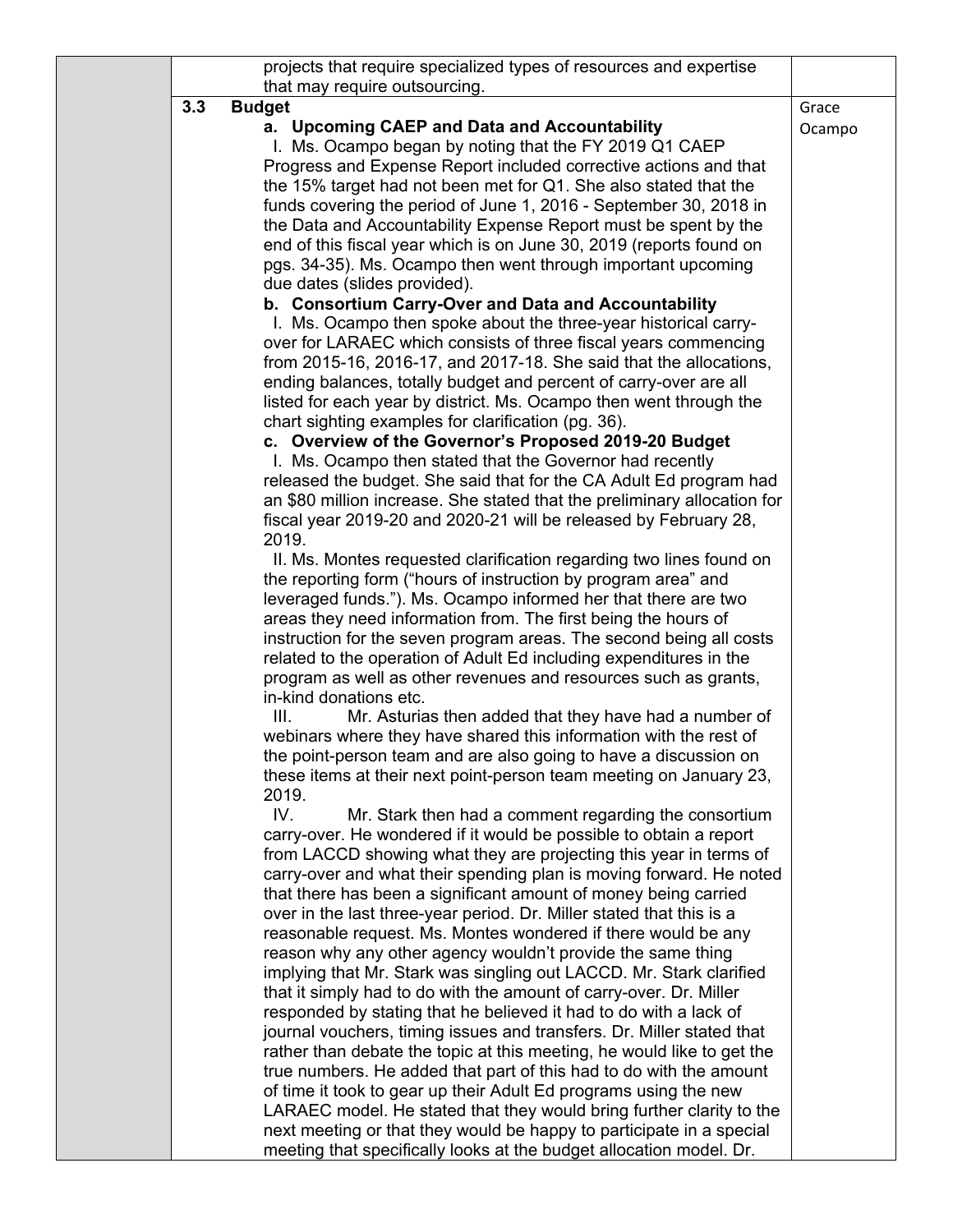|     | Mullen noted that they are allowed to spend money over a period of<br>time and do not have to spend money in one calendar year. Dr.<br>Miller added that they are trying to make more thoughtful decisions<br>regarding spending. Ms. Montes had further questions regarding<br>balances from 2016-17 but Dr. Mullen stated that she would like to<br>refrain from answering any more questions until she had a more in-<br>depth look at the numbers. Mr. Urioste noted that he liked what Dr.<br>Miller had said regarding spending money in a thoughtful manner<br>and that overall, he feels they are hitting a good trend. He added<br>that he thinks it is important to look at the perspective carry-over in<br>the three-year period.                                                                                                                                                                                                                                                                                                                                                                                                                                                                                                                                                                                                                                                                                                                         |                        |
|-----|-----------------------------------------------------------------------------------------------------------------------------------------------------------------------------------------------------------------------------------------------------------------------------------------------------------------------------------------------------------------------------------------------------------------------------------------------------------------------------------------------------------------------------------------------------------------------------------------------------------------------------------------------------------------------------------------------------------------------------------------------------------------------------------------------------------------------------------------------------------------------------------------------------------------------------------------------------------------------------------------------------------------------------------------------------------------------------------------------------------------------------------------------------------------------------------------------------------------------------------------------------------------------------------------------------------------------------------------------------------------------------------------------------------------------------------------------------------------------|------------------------|
| 3.4 | <b>Professional Development</b>                                                                                                                                                                                                                                                                                                                                                                                                                                                                                                                                                                                                                                                                                                                                                                                                                                                                                                                                                                                                                                                                                                                                                                                                                                                                                                                                                                                                                                       | Dr.                    |
|     | a. Status Report on Professional Development Framework<br>I. Justin Gorence referred to Adrienne Ann Mullen to deliver the<br>status report. Dr. Mullen began by informing everyone that the<br>Counseling Collaborative Group (formerly the Counseling SME) will<br>need to reschedule their meeting set for January 24, 2019 to a later<br>date in February as not all district members are able to attend. She<br>said the meeting will go over the student educational plan, the<br>development of the plan and how the roll-out will look. Dr. Mullen<br>also stated that they are going to bring in more community college<br>non-credit counselors that work with Adult Ed into the group. She<br>also stated that Dr. Marriott and Laura Perez are working with their<br>partner schools to develop articulation plans which are moving at<br>various rates across their district. She also stated that PD surveys<br>have been completed and focus areas have been identified. Dr.<br>Mullen will provide a more detailed report once they meet in<br>February.                                                                                                                                                                                                                                                                                                                                                                                              | Adrienne<br>Ann Mullen |
| 3.5 | <b>Policy and Legislation</b><br>a. State Program's New Name - California Adult Education<br>Program (CAEP)                                                                                                                                                                                                                                                                                                                                                                                                                                                                                                                                                                                                                                                                                                                                                                                                                                                                                                                                                                                                                                                                                                                                                                                                                                                                                                                                                           | <b>Elvis Carias</b>    |
|     | I. Mr. Carias reported that the state office has changed their name<br>from Adult Education Block Grant (AEBG) to California Adult<br>Education Program (CAEP).                                                                                                                                                                                                                                                                                                                                                                                                                                                                                                                                                                                                                                                                                                                                                                                                                                                                                                                                                                                                                                                                                                                                                                                                                                                                                                       |                        |
| 3.6 | Data and Accountability Workgroup Updates<br>I. Mr. Carias spoke about the Data and Accountability Workgroup<br>that met in November. He stated that all five districts had been<br>represented by members. Mr. Carias said that one of their<br>objectives was to come up with definitions. He then referred to his<br>handout. He stated that they had a healthy discussion and learned a<br>lot about each other. He noted that he has included some notes and<br>information in regard to what each district has to offer. Mr. Carias<br>also stated that they worked on trying to define the barriers of<br>employment and that it was also a very healthy conversation. Mr.<br>Carias said that he has begun to think about how they can measure<br>success in terms of hours, student averages, and self-reported<br>certificates. He stated that he is going to try to use the DNA<br>workgroup to present tools that may be usable in the future. He<br>believes their next meeting is on February 14, 2019.<br>II. Dr. Miller wondered if the chart that was presented to them will<br>be completed in a more comprehensive way since he noticed that<br>some areas were missing. Mr. Carias explained why some of this<br>information was pending and said he hopes it will be completed by<br>their next meeting.<br>III.<br>Add Text here The second line should line up so you do<br>not have to hit tab at the end of each line to make things square. | <b>Elvis Carias</b>    |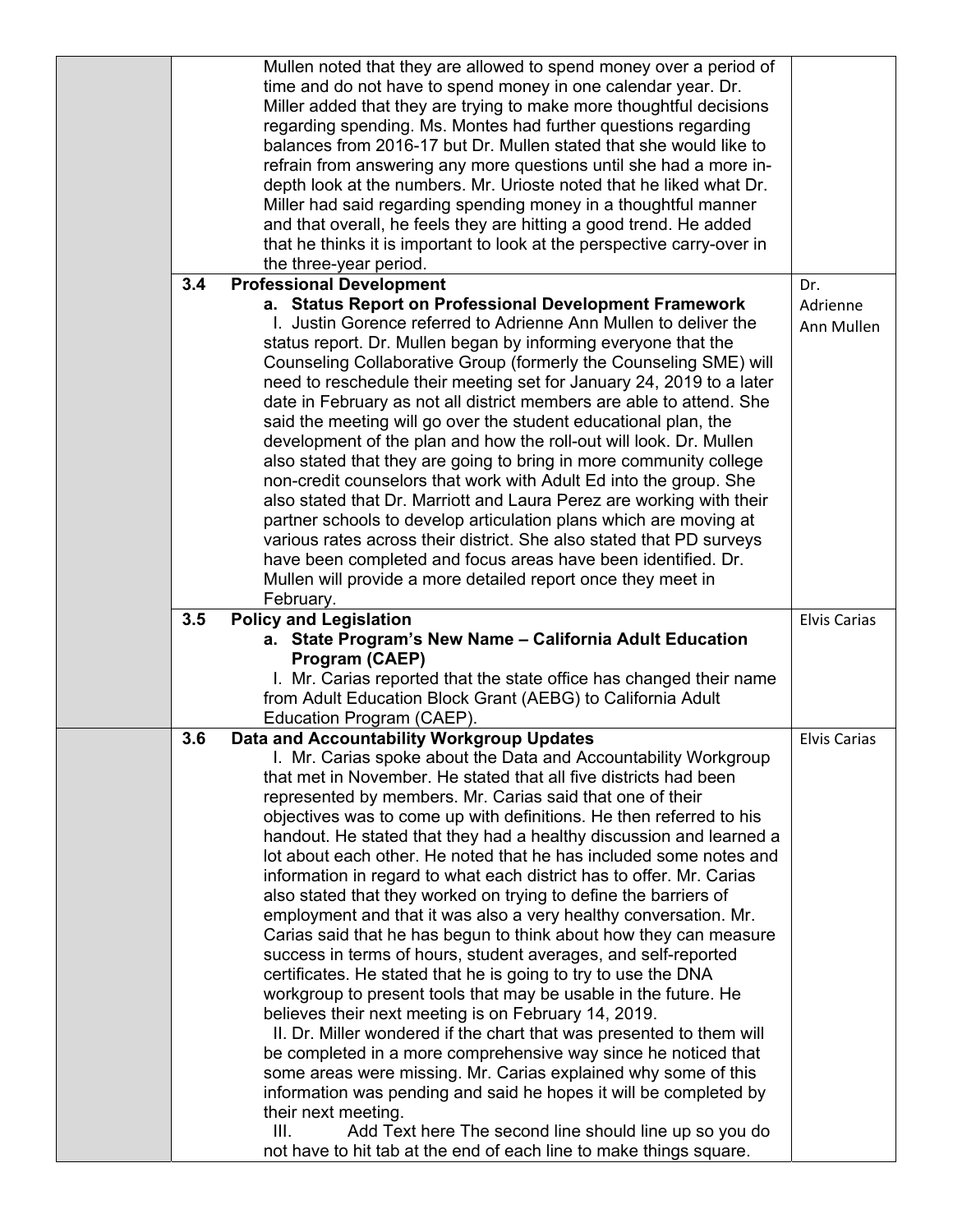|     | IV.                                               | When you hit enter at the end of this line it should auto                                                                              |  |
|-----|---------------------------------------------------|----------------------------------------------------------------------------------------------------------------------------------------|--|
|     | format the next bullet.                           |                                                                                                                                        |  |
|     |                                                   |                                                                                                                                        |  |
|     | 3.7 Three-Year Plan (2019-2022) Activities Update |                                                                                                                                        |  |
|     | L.                                                | Dr. Mullen stated that their three-year planning was scheduled to                                                                      |  |
|     |                                                   | begin as an innovation lab on January 25 <sup>th</sup> , 2019 but three of the                                                         |  |
|     |                                                   | executive board members were not available therefore it will need to                                                                   |  |
|     |                                                   | be rescheduled. Dr. Mullen feels it is an important meeting that                                                                       |  |
|     |                                                   | should have as many board members present as possible because                                                                          |  |
|     |                                                   | what they identify at this lab will be the priorities that they go through                                                             |  |
|     |                                                   | with the action planning teams. She clarified that the action planning                                                                 |  |
|     |                                                   | teams will be made up of the faculty, staff and administrators each                                                                    |  |
|     |                                                   | district identifies. The new date will be on February 15 <sup>th</sup> , 2019 which                                                    |  |
|     |                                                   | is the same date as the next regular meeting at VDK. She would like                                                                    |  |
|     |                                                   | to have the innovation lab in the morning (9:30-12:30 PM) followed                                                                     |  |
|     |                                                   | by their open meeting (1:30-4:30 PM). This date also works for their<br>consultant. All board members checked their calendars and were |  |
|     |                                                   | free to attend on February 15 <sup>th</sup> . This date was locked down.                                                               |  |
|     |                                                   | Dr. Mullen also spoke about the action teams' plan and the                                                                             |  |
|     |                                                   | dates they will be meeting after the innovation lab (February 22,                                                                      |  |
|     |                                                   | March 1 <sup>st</sup> and March $8th$ ). She stated that they will bring all their work                                                |  |
|     |                                                   | and present it at the summit on March 15 <sup>th</sup> (at VDK). This will then                                                        |  |
|     |                                                   | give them another month before they have to approve it. She stated                                                                     |  |
|     |                                                   | that she wants to have enough time between March 15 <sup>th</sup> and April                                                            |  |
|     |                                                   | 12 <sup>th</sup> to share the information with each district's appropriate                                                             |  |
|     |                                                   | shareholders and then bring this back to LARAEC for endorsement.                                                                       |  |
|     |                                                   | It is due to the state in May. Dr. Mullen also wanted to figure out an                                                                 |  |
|     |                                                   | April meeting date that does not conflict with any district's Spring                                                                   |  |
|     | Break.                                            |                                                                                                                                        |  |
|     |                                                   |                                                                                                                                        |  |
| 3.8 | <b>LARAEC Conference Updates</b>                  |                                                                                                                                        |  |
|     |                                                   | Both Men Le and Sofia Mayoral were unable to attend the                                                                                |  |
|     |                                                   | meeting so Michele Stiehl presented the updates. Ms. Stiehl stated                                                                     |  |
|     |                                                   | that all planning is moving forward and that their next conference                                                                     |  |
|     |                                                   | planning meeting will be held sometime the following week. She                                                                         |  |
|     |                                                   | shared that all posters are ready to be delivered to school sites and                                                                  |  |
|     |                                                   | that this year instead of flyers, they will have a bookmark which will                                                                 |  |
|     |                                                   | include conference information as well as a QR code that you can                                                                       |  |
|     |                                                   | scan to access that information as well. Ms. Stiehl shared their new                                                                   |  |
|     |                                                   | logo and also shared their new conference management tool                                                                              |  |
|     |                                                   | SCHED. She mentioned that last year they used Guidebook but that<br>there wasn't very much engagement and that it required you to      |  |
|     |                                                   | download something on your phone making it less straightforward.                                                                       |  |
|     |                                                   | Ms. Stiehl said that this year they really want to promote going to a                                                                  |  |
|     |                                                   | digital conference and want to encourage attendees to bring their                                                                      |  |
|     |                                                   | devices. She shared that they will have charging stations available                                                                    |  |
|     | for use.                                          |                                                                                                                                        |  |
|     |                                                   | Ms. Stiehl also stated that before their break they had locked                                                                         |  |
|     |                                                   | down speakers and that they have confirmed speakers from all                                                                           |  |
|     |                                                   | member districts. She also shared that they have reached out to all                                                                    |  |
|     |                                                   | the classic California PD groups and have someone from these                                                                           |  |
|     |                                                   | organizations speaking as well. Ms. Stiehl then gave a quick tour of                                                                   |  |
|     |                                                   | the SCHED website sharing some of the features and highlighted its                                                                     |  |
|     |                                                   | ease and clarity. She then showed everyone how simple it is to                                                                         |  |
|     | access SCHED on their phones.                     |                                                                                                                                        |  |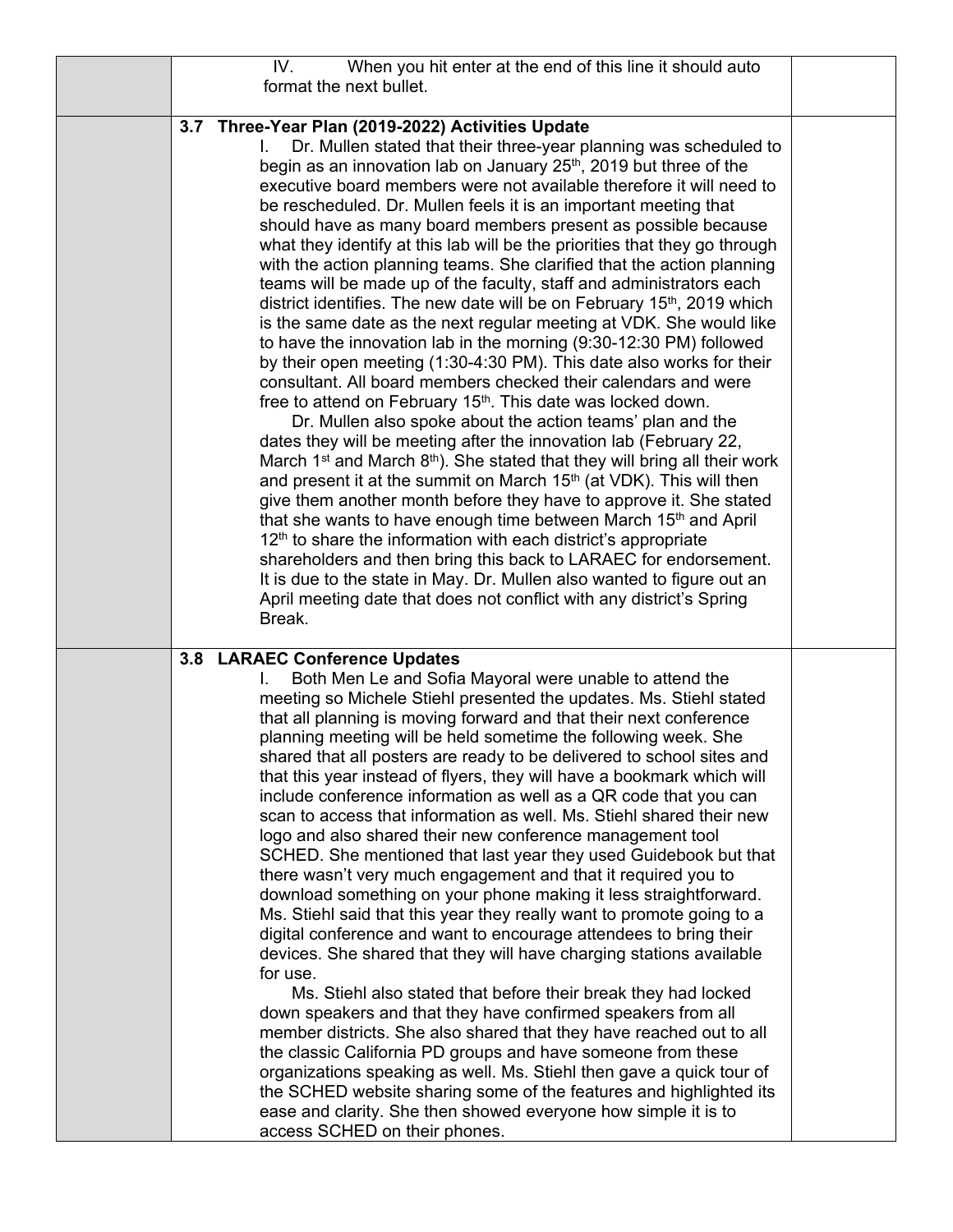|                      |     | Ms. Stiehl shared that they expect to have 500 attendees at the<br>conference. She also shared that the SCHED tool only cost \$250             |          |
|----------------------|-----|------------------------------------------------------------------------------------------------------------------------------------------------|----------|
|                      |     | after she called and asked for a discount (\$500 is the standard price<br>for 500 attendees). She noted that it cost a lot less than Guidebook |          |
|                      |     | which was \$1700 for 500 attendees.                                                                                                            |          |
| $\overline{a}$       | 4.1 | <b>Information Items</b>                                                                                                                       | Lanzi    |
| <b>Informational</b> |     | a. Point Persons Team on Recommendations Relating to<br>MUSD Funding as Discussed at Special Meeting (12/07/18)                                | Asturias |
| <b>Items</b>         |     | I. Mr. Asturias shared that during a special meeting held on                                                                                   |          |
|                      |     | December 7 <sup>th</sup> , 2018, the executive board directed Mr. Asturias and                                                                 |          |
|                      |     | the point person teams to meet with representatives from MUSD in                                                                               |          |
|                      |     | hopes of developing recommendations to address funding. This<br>meeting took place on January 16 <sup>th</sup> , 2019 and although a robust    |          |
|                      |     | discussion took place, they currently do not have specific                                                                                     |          |
|                      |     | recommendations developed yet. Mr. Asturias shared that they are                                                                               |          |
|                      |     | planning to continue this conversation and will have another meeting                                                                           |          |
|                      |     | on January 23rd, 2019. He hopes to have specific recommendations                                                                               |          |
|                      |     | ready to present during the next regular meeting scheduled for<br>February 15th, 2019.                                                         |          |
|                      |     | b. Special Meetings                                                                                                                            |          |
|                      |     | I. Ms. Montes stated that so far, they have had two special                                                                                    | Veronica |
|                      |     | meetings: one on governance held in November and one on funding                                                                                | Montes   |
|                      |     | held in December. She questioned if the board feels they need a<br>follow-up special meeting on governance or if they feel this research       |          |
|                      |     | can be presented at a regular meeting. She said that the LARAEC                                                                                |          |
|                      |     | office staff had been asked to look at the research they had                                                                                   |          |
|                      |     | conducted and to return with some practices they learned from                                                                                  |          |
|                      |     | conducting said research. Mr. Stark stated that he didn't feel this<br>required a special meeting and the rest of the board agreed. Ms.        |          |
|                      |     | Montes then stated that she will work with Mr. Asturias and figure                                                                             |          |
|                      |     | out what he will need to present at a future regular meeting.                                                                                  |          |
|                      |     | II. Ms. Montes then asked the same question regarding funding                                                                                  |          |
|                      |     | and noted that the team had done a great job presenting research.<br>Ms. Montes stated that when they walked away from that meeting,           |          |
|                      |     | each of them had agreed that they would go back to their respective                                                                            |          |
|                      |     | agencies and speak with their fiscal people and come back with the                                                                             |          |
|                      |     | items that would need to be discussed. Dr. Miller stated that either                                                                           |          |
|                      |     | way he would like more time to thoroughly interrogate the topic. He<br>stated that he was not sure he fully agreed with the way things were    |          |
|                      |     | characterized in the recap and that he wasn't sure if certain                                                                                  |          |
|                      |     | decisions were actually made. Mr. Stark shared that in his opinion,                                                                            |          |
|                      |     | he felt that they can address both governance and funding through                                                                              |          |
|                      |     | their regular meeting structure. Mr. Stark added that he felt there are                                                                        |          |
|                      |     | some items he believes to be timely and important. He stated that<br>due to their busy schedules and amount of material they must              |          |
|                      |     | review, key items should be identified and prioritized. Mr. Stark                                                                              |          |
|                      |     | added that he feels the student-based funding formula is a critical                                                                            |          |
|                      |     | area to address in LAUSD's perspective. He stated that he doesn't                                                                              |          |
|                      |     | want them to lose momentum and only have a robust discussion<br>with no real follow-up or agreement on what the next steps are. Ms.            |          |
|                      |     | Montes stated that during the next regular meeting they will begin                                                                             |          |
|                      |     | the discussion with LAUSD's proposal and then determine whether                                                                                |          |
|                      |     | that conversation continues at the next regular meeting or continues                                                                           |          |
|                      |     | at a special meeting. Mr. Stark agreed this was fair.<br>c. LAUSD Proposed LARAEC Funding Formula Discussion                                   |          |
|                      |     |                                                                                                                                                |          |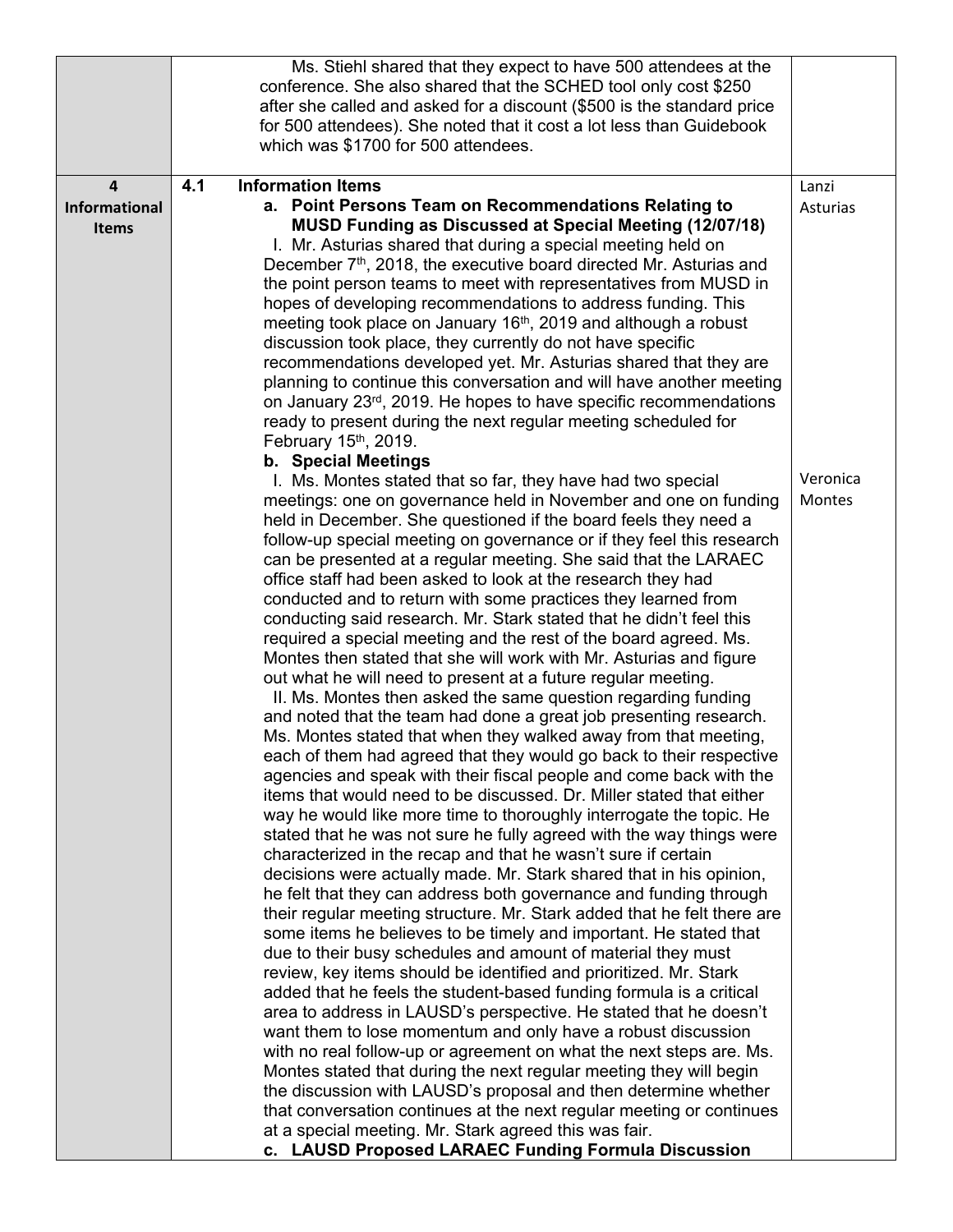I. Mr. Stark wanted to preface the presentation and emphasize discussion. He agreed that there had not been any agreements made at the December  $7<sup>th</sup>$  meeting, but did feel there had been some consensus on key concepts and topics. Mr. Stark said there is no intent on pushing a particular formula or action item but to look at some possibilities on what a student-based formula might look like. He stated he would like to keep this discussion going. Mr. Stark then presented LAUSD staff Laura Chardiet and Carlos Rodriguez who then conducted the presentation.

I. Ms. Chardiet began by stating the reasons why establishing a formula is important. She said that adopting a funding formula will: (1) provide an equitable distribution, (2) establish fiscal stability and create clarity in budget development, (3) ensure that resources are allocated based on student need, and (4) will drive innovation and student success. Ms. Chardiet said that the framework they are proposing is inspired by the CA Community College Student-based Success Formula and LCFF (proposal was shown on slides but differs from what is found on pg. 40).

II. Mr. Rodriguez then provided some numbers so as to see how the formula would work (visual provided). Ms. Chardiet wanted to highlight that this is a framework and that certain sections could be adjusted manually to create the funding formula. She said the board could decide how things are weighted.

III.Dr. Miller next shared that he was recently at a State Budget meeting in Sacramento and that it had been said that currently the student-funded formula is too complex and that the data that is being reported is not necessarily accurate. His point was that counting widgets and trusting all the data is going to be a problem particularly for the smaller colleges/districts. He ended by sighting an example that showed that it is very easy to get backlogs unless they are considering allowing students to self-verify. Dr. Miller felt that validating through some kind of system will take a lot of time and be costly.

IV. Mr. Stark appreciated Dr. Miller's comments but felt that a distinction needed to be made between the accountability measures happening at the community college level versus what has been in place in the Adult Ed side for many years. Ms. Chardiet added that they have received about \$90 million in federal funds in the past 5 years based on validated data. Ms. Montes added that if they are going to use a data system, TE is the logical place to go since they are currently using that system. She added that she is not a proponent of self-reported data and that when the percentage is just on total number, it misses effectiveness allowing the bigger districts to always outdo the smaller districts in terms of money received. Dr. Mullen added that it concerns her when self-reported data is a driver to a percentage distribution. Mr. Urioste next stated that he is going to need time to go through the report and believes that they need a follow-up special meeting regarding funding distribution because they need to hear what came out of each district's meeting held with their superintendents. Ms. Jacquez commented that she does not recall there being a consensus in wanting to use a student-based formula and that she has a problem when Mr. Stark is stating that there had been a consensus.

V. Mr. Stark responded by saying that the purpose of this presentation was to further the conversation, not to put words in anyone's mouth or push an agenda. He reminded everyone that Laura Chardiet and Carlos Rodriguez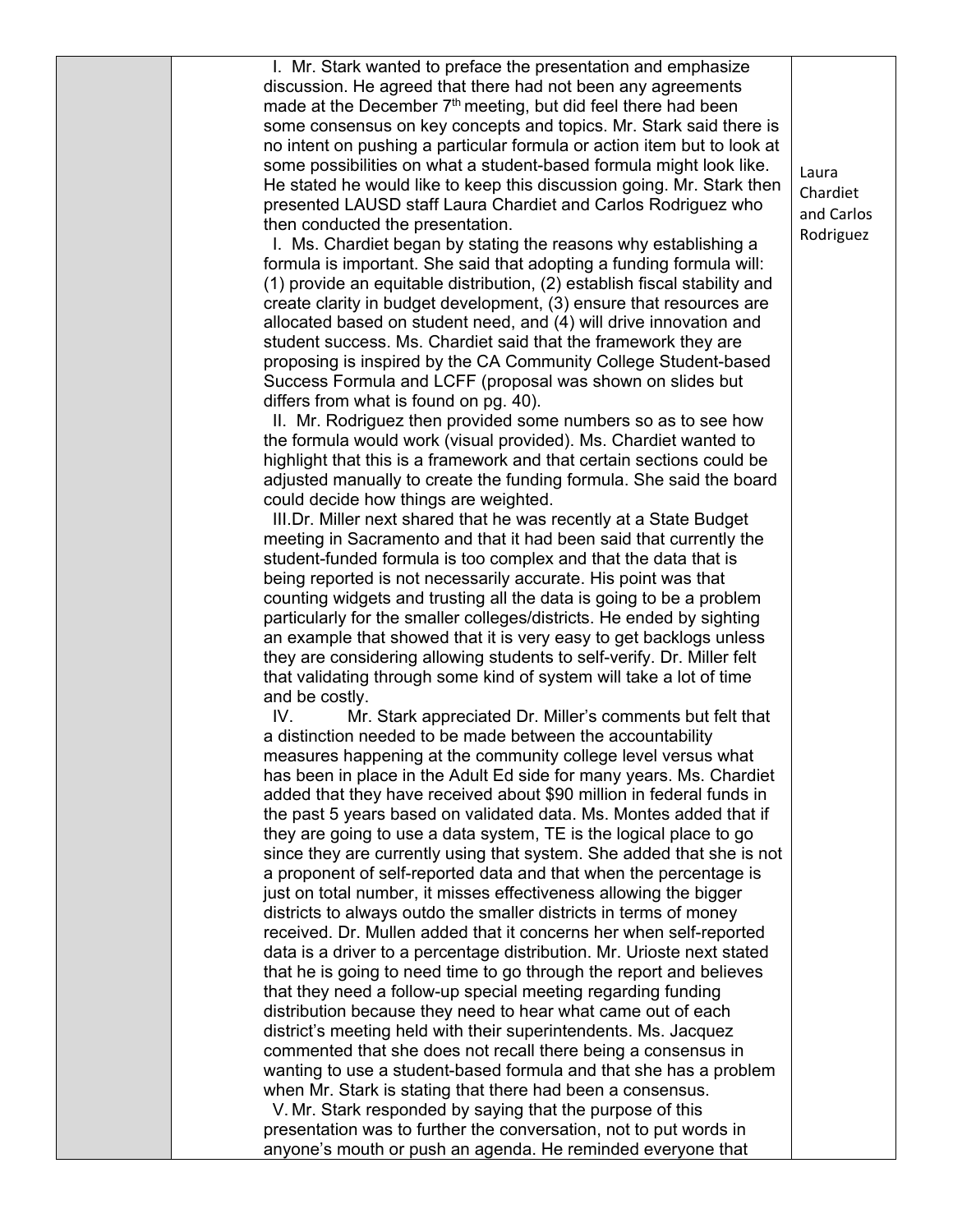|                |               | LARAEC staff had conducted interviews with each of the five                                                                                |            |
|----------------|---------------|--------------------------------------------------------------------------------------------------------------------------------------------|------------|
|                |               | executives and that he is only sighting the key themes that came out                                                                       |            |
|                |               | of those interviews as well as what was presented to the board. Mr.<br>Stark continued by saying that from his perspective a student-based |            |
|                |               | formula was something that was of interest to the board. He stated                                                                         |            |
|                |               | that no agreements were made on December 7th but that key                                                                                  |            |
|                |               | themes did arise. Mr. Stark said that he hopes the board will                                                                              |            |
|                |               | continue to talk about it, ask questions or counter but that at a                                                                          |            |
|                |               | certain point he just wants to advocate for a formula that benefits the                                                                    |            |
|                |               | program and their students. Mr. Stark stated that whether they like it                                                                     |            |
|                |               | or not, the state has forced them into a situation where they have to                                                                      |            |
|                |               | in some ways competes for resources. He said he would rather                                                                               |            |
|                |               | agree on an equitable formula they all feel is fair versus having to                                                                       |            |
|                |               | fight for new money when it comes in. Mr. Stark stated that this is an                                                                     |            |
|                |               | issue that LAUSD is going to continue to bring forward and that he is                                                                      |            |
|                |               | happy to meet on a Saturday if needed.                                                                                                     |            |
|                |               | VI.<br>Dr. Miller agreed that this is a serious matter that needs                                                                          |            |
|                |               | to be addressed and that he would also be willing to work on a                                                                             |            |
|                |               | Saturday to continue the conversation. He also stated that there are                                                                       |            |
|                |               | other LACCD resources that might be helpful in this conversation                                                                           |            |
|                |               | (i.e. Dr. Corner's input). Dr. Miller also sighted a sentence that made                                                                    |            |
|                |               | him nervous to have in writing regarding what would happen if this                                                                         |            |
|                |               | formula was not approved (pg. 39). He also said that he was under                                                                          |            |
|                |               | the impression that there would be point persons who would                                                                                 |            |
|                |               | develop a variety of recommendations to set off a conversation. He<br>encouraged this conversation to continue and said that outside help  |            |
|                |               | and/or consultants might want to be considered.                                                                                            |            |
|                |               | VII.<br>Dr. Mullen pointed out that each district receives a large                                                                         |            |
|                |               | amount of money for Data and Accountability to do e-testing and                                                                            |            |
|                |               | that this money sunsets in June 2019. She said she feels it would be                                                                       |            |
|                |               | helpful for each district to bring back a report showing where they                                                                        |            |
|                |               | are at with this testing because it is important to see what that roll                                                                     |            |
|                |               | out would look like. She suggested adding this as an agenda item                                                                           |            |
|                |               | once districts have been given enough time and perhaps a                                                                                   |            |
|                |               | framework to provide this report. Ms. Jacquez agreed with Dr.                                                                              |            |
|                |               | Mullen's point and appreciated the comment.                                                                                                |            |
|                |               | VIII.<br>Ms. Montes summarized by saying that a special meeting                                                                            |            |
|                |               | will be needed and that members should come back with questions                                                                            |            |
|                |               | about the research, information from their own district, and/or                                                                            |            |
|                |               | proposals if applicable. Mr. Urioste responded by saying that he                                                                           |            |
|                |               | wants this special meeting to remain focused on a funding formula                                                                          |            |
|                |               | and not move into other subjects or specifically focus on just one                                                                         |            |
|                |               | district.                                                                                                                                  |            |
|                |               | IX.<br>Ms. Montes stated that she will work with Mr. Asturias to                                                                           |            |
|                |               | put together some possible dates for the special meeting. She                                                                              |            |
|                |               | asked if the board would seriously consider a Saturday. The board<br>all agreed that they would if this was the best date.                 |            |
| 5              | <b>LAUSD:</b> |                                                                                                                                            | Mr. Stark  |
| <b>Board</b>   |               | Member report not given at this meeting.<br>а.                                                                                             |            |
| <b>Member</b>  |               |                                                                                                                                            |            |
| <b>Reports</b> | <b>BUSD:</b>  |                                                                                                                                            | Mr Urioste |
|                |               | Member report not given at this meeting.<br>a.                                                                                             |            |
|                |               |                                                                                                                                            |            |
|                | <b>LACCD:</b> |                                                                                                                                            | Dr. Miller |
|                |               | Member report not given at this meeting.<br>a.                                                                                             |            |
|                |               |                                                                                                                                            |            |